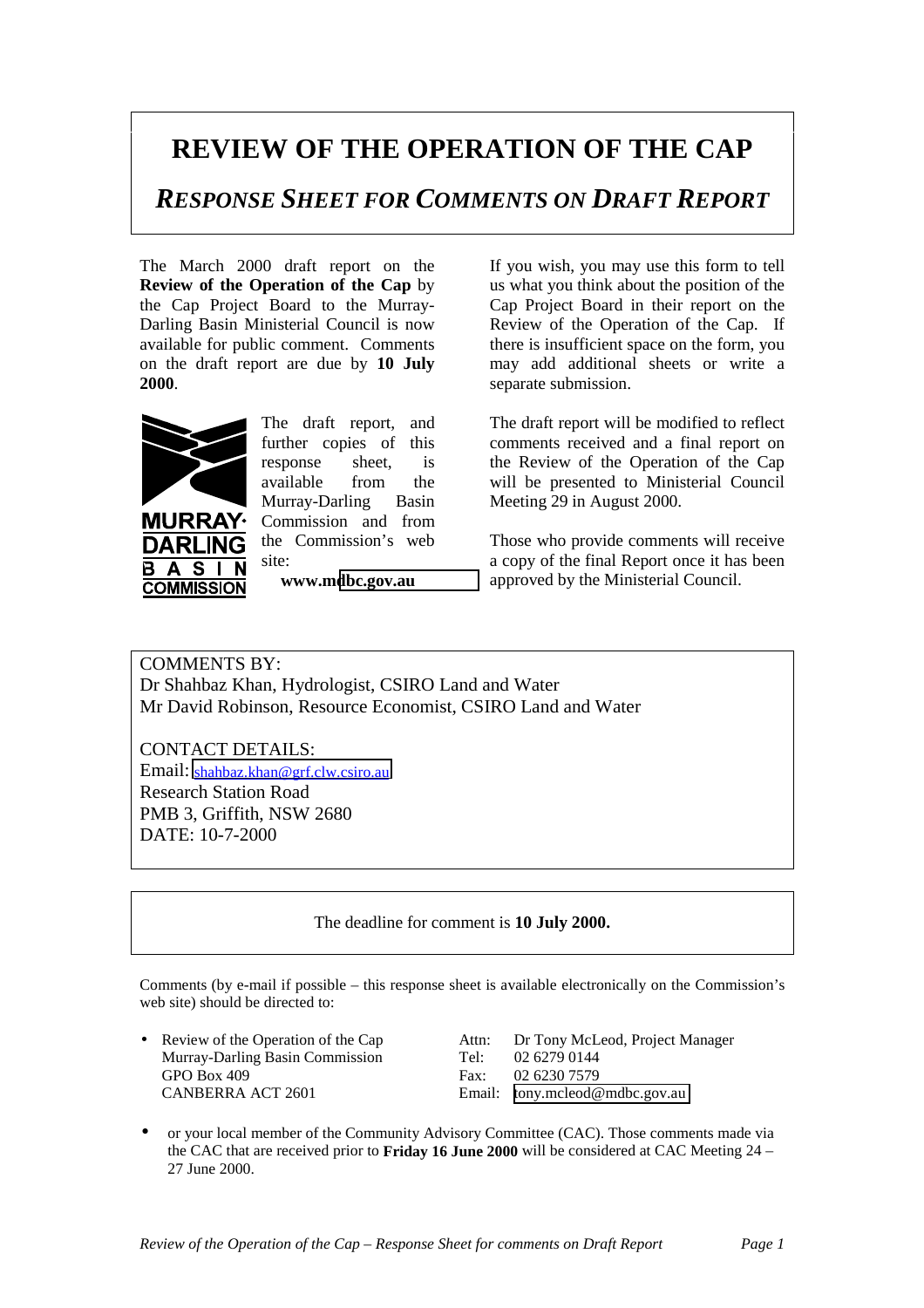| Cap Project Board Position                                                                                                                                                                                                                                                                                                                                                                                                                                                                                                                                                                                                                                                                                                                                                                                                                                                                                                      | Comment                                                                                                                                                                                                                                                                                                                                                                                                                                                                                                                                                                                                                                                                                                                                 |
|---------------------------------------------------------------------------------------------------------------------------------------------------------------------------------------------------------------------------------------------------------------------------------------------------------------------------------------------------------------------------------------------------------------------------------------------------------------------------------------------------------------------------------------------------------------------------------------------------------------------------------------------------------------------------------------------------------------------------------------------------------------------------------------------------------------------------------------------------------------------------------------------------------------------------------|-----------------------------------------------------------------------------------------------------------------------------------------------------------------------------------------------------------------------------------------------------------------------------------------------------------------------------------------------------------------------------------------------------------------------------------------------------------------------------------------------------------------------------------------------------------------------------------------------------------------------------------------------------------------------------------------------------------------------------------------|
| The Project Board has                                                                                                                                                                                                                                                                                                                                                                                                                                                                                                                                                                                                                                                                                                                                                                                                                                                                                                           | We agree that CAP is essential to ensure                                                                                                                                                                                                                                                                                                                                                                                                                                                                                                                                                                                                                                                                                                |
| an essential first step in<br>providing for the environmental<br>sustainability of the river system<br>of the Basin. Without the Cap,<br>there would have been a<br>significantly increased risk that<br>the environmental degradation<br>of the river system of the<br>Murray-Darling Basin would<br>have been worse.                                                                                                                                                                                                                                                                                                                                                                                                                                                                                                                                                                                                          | environmental sustainability of the Basin. As<br>highlighted later in the comments we need to<br>ensure that CAP does not result in environmental<br>degradation in the irrigation areas by increasing<br>risk of salinisation of land due to inadequate<br>leaching fractions, increased salinity levels in<br>drains and eventually increased salinity and<br>contamination levels in rivers.                                                                                                                                                                                                                                                                                                                                         |
| However, the Project Board has<br>concluded that there is<br>$\overline{p}$<br>certainty that the Cap<br>on<br>diversions at its current level<br>represents a sustainable level of<br>diversions – the level at which it<br>is set being that which existed at<br>the time when it was decided to<br>introduce a Cap. Further, the<br>Project Board recommends that<br>as better information informs<br>our management of the Basin's<br>resources, the level at which the<br>Cap is set should continue to be<br>refined to reflect our increased<br>understanding. It is likely that<br>such refinements may lead to<br>the lowering of the level of the<br>Cap in some valleys. Indeed,<br>some jurisdictions have already<br>increased<br>the<br>environment's<br>share, via access restrictions in<br>addition to that required by the<br>Cap, as part of their longer-term<br>direction of improved water<br>management. | As researchers in environment we believe the<br>purpose of the CAP is to ensure adequate flows are<br>maintained in the rivers to support the flora and<br>fauna. However there is a lack of understanding on<br>what are the desired levels of flows in the rivers to<br>achieve this. Perhaps we need to challenge<br>ourselves on the water trading and inter valley<br>transfers whether they are helping the cause. The<br>adequate water levels in the rivers will be<br>maintained only by a better understanding of the<br>systems from the farm to the basin level and<br>introducing innovative management concepts to<br>absorb peak periods of demand such as storages<br>within the irrigation areas and along the streams |
|                                                                                                                                                                                                                                                                                                                                                                                                                                                                                                                                                                                                                                                                                                                                                                                                                                                                                                                                 | concluded that the Cap has been                                                                                                                                                                                                                                                                                                                                                                                                                                                                                                                                                                                                                                                                                                         |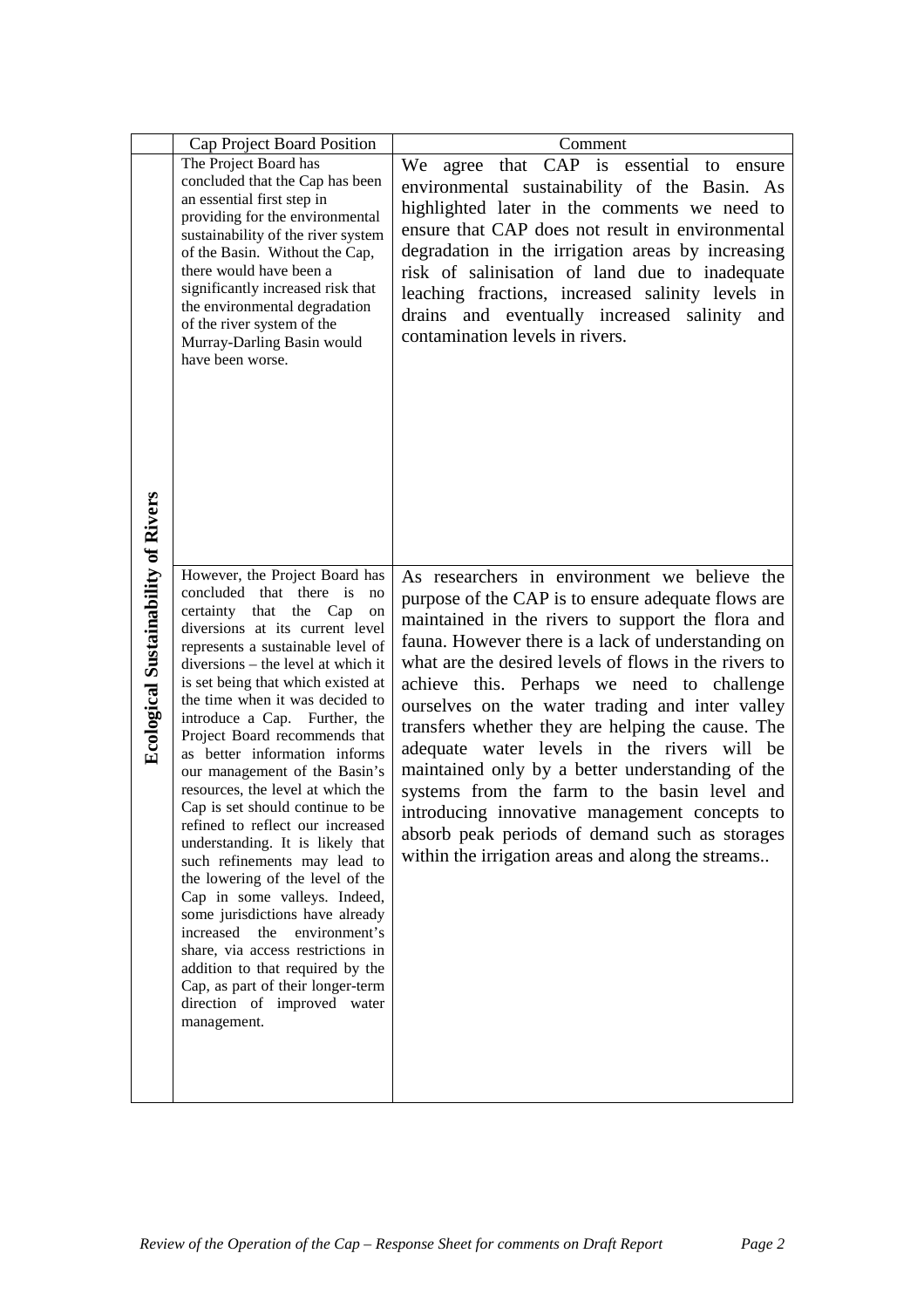|                                 | Cap Project Board Position                                                                                                                                                                                                                                                                                                                                          | Comment                                                                                                                                                                                                                                                                                                                                                                                                                                                                                                                                                                                                                                                                                                                                                                 |
|---------------------------------|---------------------------------------------------------------------------------------------------------------------------------------------------------------------------------------------------------------------------------------------------------------------------------------------------------------------------------------------------------------------|-------------------------------------------------------------------------------------------------------------------------------------------------------------------------------------------------------------------------------------------------------------------------------------------------------------------------------------------------------------------------------------------------------------------------------------------------------------------------------------------------------------------------------------------------------------------------------------------------------------------------------------------------------------------------------------------------------------------------------------------------------------------------|
|                                 | The Project Board considers<br>that there is compelling<br>evidence that the Cap has<br>already delivered significant<br>economic and social benefits to<br>the Basin community and that<br>the net benefit will increase over<br>time.                                                                                                                             | From the statistics projected by the irrigation areas<br>there is a risk of losing significant number of jobs.<br>There is not enough data to support this claim.                                                                                                                                                                                                                                                                                                                                                                                                                                                                                                                                                                                                       |
|                                 | The results of research<br>conducted for the Review make<br>it clear that, in the absence of<br>the Cap, the erosion of security<br>of supply for irrigators and other<br>users would have been<br>significant. These analyses<br>were performed on several<br>systems across the Basin<br>reflecting diverse agricultural<br>practices and climatic<br>conditions. | We believe it is not the CAP but water trading into<br>the irrigation areas which will increase the security<br>of supply but a cost of benefiting the larger<br>enterprises which can afford to so. According to<br>the CAP's definition the maximum allocations are<br>at the 1993/94 level of development and the water<br>availability in a given year will depend on the<br>climatic suitability to do so. Same was true before<br>the implementation of CAP. Recent experience<br>shows that irrigation seasons start with much lower<br>allocations with little certainty to farmers to enable<br>them make firm decisions on what to grow. May<br>be CAP will result in long term security to the<br>active players whereby sleepers and dozers will<br>suffer. |
| conomic and Social Impacts<br>囯 | Through guaranteeing security<br>of water supply at the valley<br>level, the Project Board views<br>the Cap as having provided a<br>more certain climate for long-<br>term investment and<br>development, particularly in<br>high value agriculture and value<br>adding processing, as well as<br>providing benefits to the<br>environment.                         | We agree in the long term impacts.                                                                                                                                                                                                                                                                                                                                                                                                                                                                                                                                                                                                                                                                                                                                      |
|                                 | The Project Board considers<br>that the Cap has provided a<br>mechanism for restraining, in an<br>orderly fashion, growth in<br>diversions while enabling<br>economic development to<br>proceed.                                                                                                                                                                    | We agree it will stop growth in diversion but the<br>economic development growth is not clear at this<br>stage. May be it will be at the cost of shifting of<br>water to higher values crops. This will be true only<br>if the cost of water is a major cost e.g. compare the<br>disparity between rice and cotton. May be change<br>will come from putting cost on inefficient use of<br>water.                                                                                                                                                                                                                                                                                                                                                                        |
|                                 |                                                                                                                                                                                                                                                                                                                                                                     | Review of the Operation of the Cap $-$ Response Sheet for comments on Draft Report<br>Page 3                                                                                                                                                                                                                                                                                                                                                                                                                                                                                                                                                                                                                                                                            |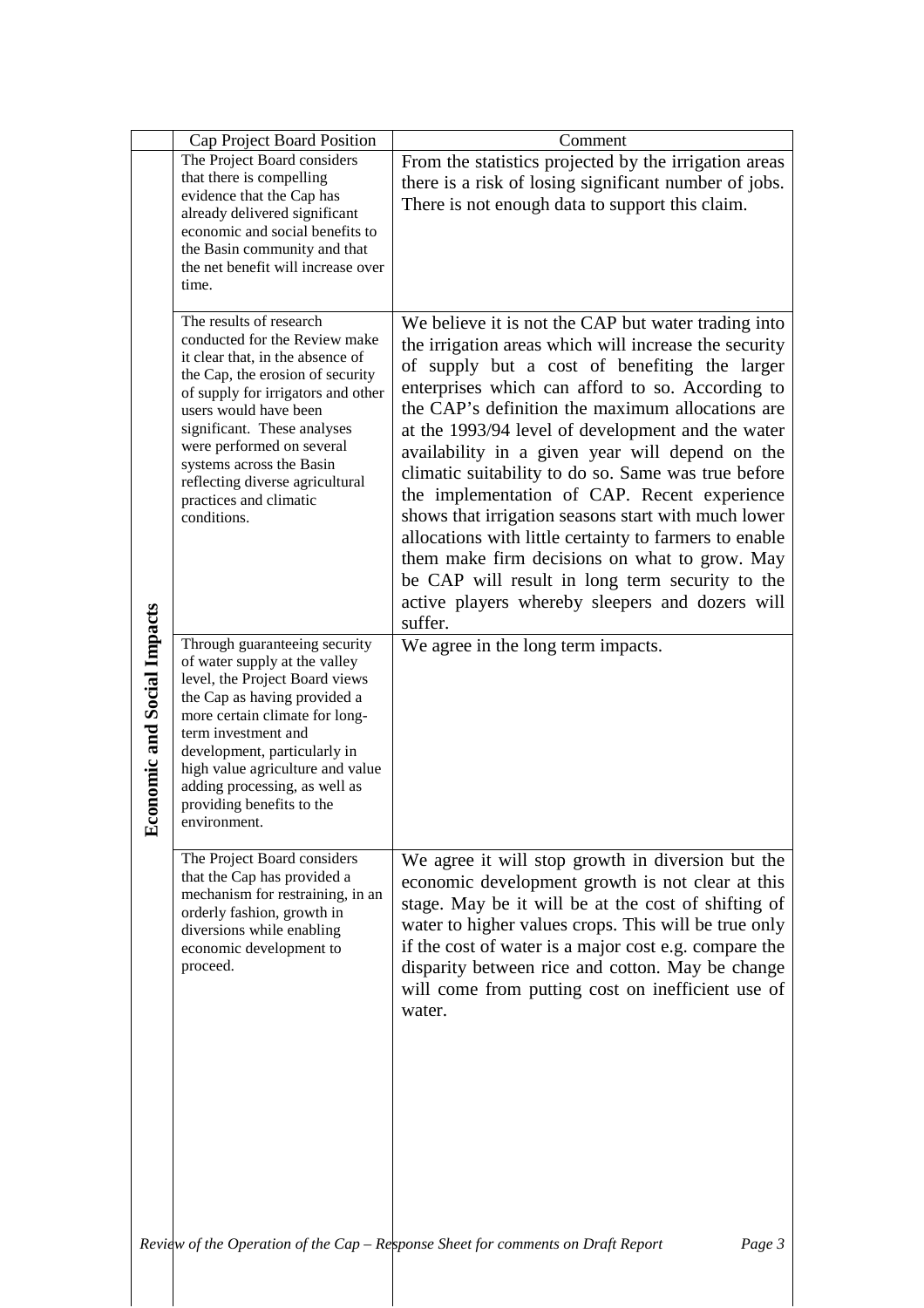|        | The Project Board recognises<br>that this strong positive<br>conclusion will not be the<br>perception of every stakeholder<br>in the Basin. However, the<br>Project Board concludes that the<br>overall benefit of the Cap,<br>especially from ensuring<br>security of supply at a valley<br>level and providing an<br>environment within which water                                                                                                                                                                                                                                                      | Agreed                                                                                                                             |
|--------|------------------------------------------------------------------------------------------------------------------------------------------------------------------------------------------------------------------------------------------------------------------------------------------------------------------------------------------------------------------------------------------------------------------------------------------------------------------------------------------------------------------------------------------------------------------------------------------------------------|------------------------------------------------------------------------------------------------------------------------------------|
|        | trading and related reforms<br>could be developed, has been a<br>positive one.                                                                                                                                                                                                                                                                                                                                                                                                                                                                                                                             |                                                                                                                                    |
|        |                                                                                                                                                                                                                                                                                                                                                                                                                                                                                                                                                                                                            |                                                                                                                                    |
| Equity | Cap Project Board Position<br>The Project Board identified<br>several equity issues (notably<br>Cap arrangements for<br>Queensland and the ACT) of<br>longstanding duration that<br>require urgent resolution. In<br>addition there are several more<br>recently identified equity issues<br>(floodplain and overland flows<br>and diversions, farm dams and<br>tree plantations) also requiring<br>attention. The effective<br>management of these issues will<br>necessitate a total catchment<br>management approach to water<br>management that embraces both<br>surface and groundwater<br>resources. | Comment<br>We agree with the total catchment management<br>approach. But the current models and frameworks<br>are unable to do so. |
|        |                                                                                                                                                                                                                                                                                                                                                                                                                                                                                                                                                                                                            | Review of the Operation of the Cap - Response Sheet for comments on Draft Report<br>Page 4                                         |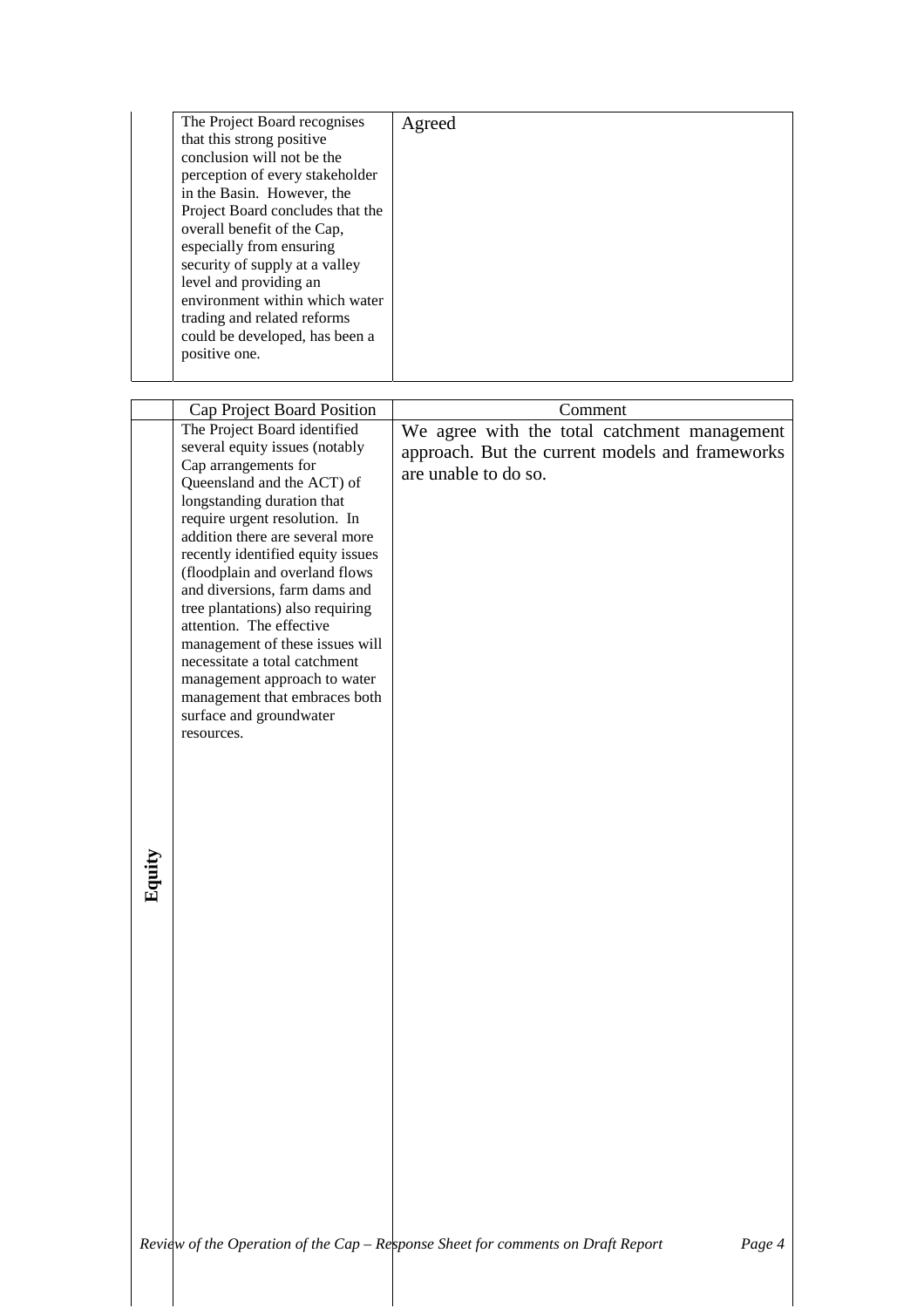| The Project Board focused on      |  |
|-----------------------------------|--|
| equity issues arising from the    |  |
| implementation of the Cap         |  |
| between jurisdictions and         |  |
| between river valleys within      |  |
| States. In several cases, the     |  |
| submissions received by the       |  |
| Review of the Operation of the    |  |
| Cap raised equity issues that are |  |
| about the details of              |  |
| implementation within valleys     |  |
| which are outside the             |  |
| jurisdiction of the Murray-       |  |
| Darling Basin Commission and      |  |
| Ministerial Council processes.    |  |
| The vast majority of such issues  |  |
| related to the recognition of     |  |
| licensed entitlement versus       |  |
| history of use, specifically in   |  |
| New South Wales (the              |  |
| "sleeper/dozer" issue). Such      |  |
| issues need to be dealt with by   |  |
| the particular jurisdiction       |  |
| concerned. In order that all      |  |
| submissions receive appropriate   |  |
| attention, these submissions and  |  |
| that of the CAC have been         |  |
| referred to the appropriate       |  |
| Government for consideration      |  |
| and reply.                        |  |
|                                   |  |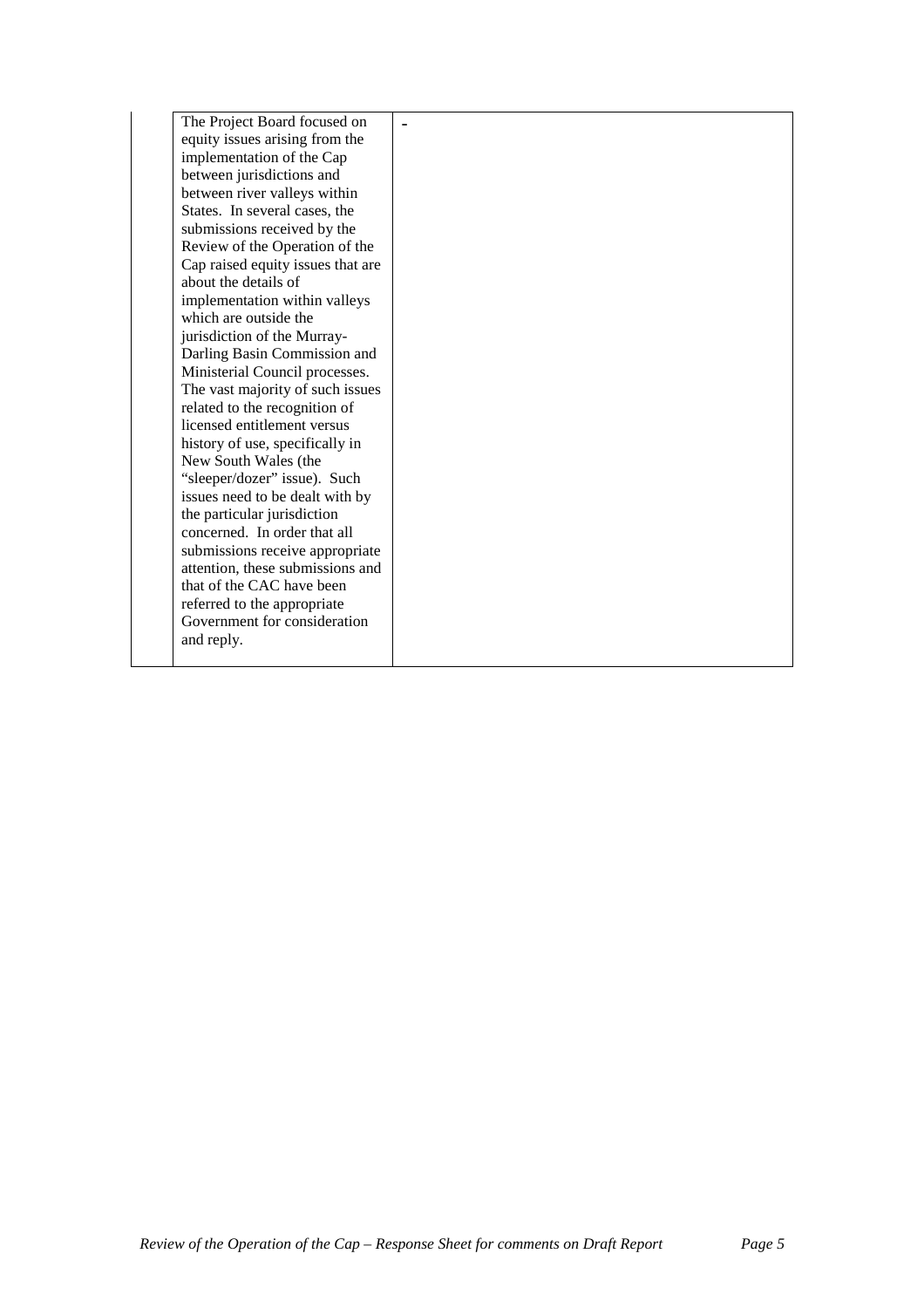|                               | Cap Project Board Position                                                                                                                                                                                                                                                                                                                                                                                                                                                                                                                    | Comment                                                                                                                                                                                                                                                                                                                                                                                                                                                                                                                                                                                                                                                                                                                                                                                                                                                                                                                                                                                                           |
|-------------------------------|-----------------------------------------------------------------------------------------------------------------------------------------------------------------------------------------------------------------------------------------------------------------------------------------------------------------------------------------------------------------------------------------------------------------------------------------------------------------------------------------------------------------------------------------------|-------------------------------------------------------------------------------------------------------------------------------------------------------------------------------------------------------------------------------------------------------------------------------------------------------------------------------------------------------------------------------------------------------------------------------------------------------------------------------------------------------------------------------------------------------------------------------------------------------------------------------------------------------------------------------------------------------------------------------------------------------------------------------------------------------------------------------------------------------------------------------------------------------------------------------------------------------------------------------------------------------------------|
| Implementation and Compliance | The work of the Independent<br>Audit Group (IAG) on the<br>ongoing implementation of the<br>Cap and compliance of actual<br>diversions with Cap target<br>diversions has provided a clear<br>direction for the finalisation of<br>the implementation phase of the<br>Cap. The Project Board<br>generally supports the IAG<br>recommendations.                                                                                                                                                                                                 | We believe that there a number of unsorted issues<br>such as what should be the environmental flows,<br>environmental issues in the irrigation areas and<br>tools which can address the basin/catchment wide<br>issues. We believe that MDBC is not a position to<br>finalise the implementation phase.                                                                                                                                                                                                                                                                                                                                                                                                                                                                                                                                                                                                                                                                                                           |
|                               | Significantly, effective<br>compliance tools (computer<br>simulation models used to<br>determine Cap target diversions)<br>have not yet been developed and<br>the Project Board recommends<br>that a high priority be given to<br>the finalisation of these models.                                                                                                                                                                                                                                                                           | We agree that there no proper tools which integrate<br>the farm level water use efficiencies/CAP impacts<br>to the catchment scale. The existing frameworks<br>such IQQM/REALM are too crude/coarse to<br>address the CAP issues at a range of scales. We<br>need to do a critical review of the status and<br>capability of these tools and investigate where we<br>need to put the research efforts for the effective<br>implementation of CAP. CSIRO Land and Water,<br>Griffith is<br>making strategic investment<br>in<br>developing tools which can be used to address<br>environmental and economic issues from a farm,<br>irrigation district to the catchment level both for<br>the surface and groundwaters. Approaches like<br>IQQM fail to investigate environmental issues in<br>the irrigation areas at the proper level of detail. We<br>propose a MDBC workshop to evaluate the<br>existing CAP implementation computer models<br>and how to capture the climatic variability in<br>allocations;. |
|                               | The Review has found that<br>Victoria and South Australia<br>have complied with the Cap,<br>while Queensland and ACT are<br>yet to complete the<br>establishment of their respective<br>Caps. Nevertheless, it is<br>apparent that in Queensland<br>there has been significant<br>growth in storage which will<br>impact on the water available<br>for alternative consumptive and<br>environmental uses. In New<br>South Wales, the Cap has been<br>breached in the Barwon-Darling<br>system, with other valleys being<br>within Cap limits. | This highlights the lack of proper tools to<br>understand and implement implications of CAP.                                                                                                                                                                                                                                                                                                                                                                                                                                                                                                                                                                                                                                                                                                                                                                                                                                                                                                                      |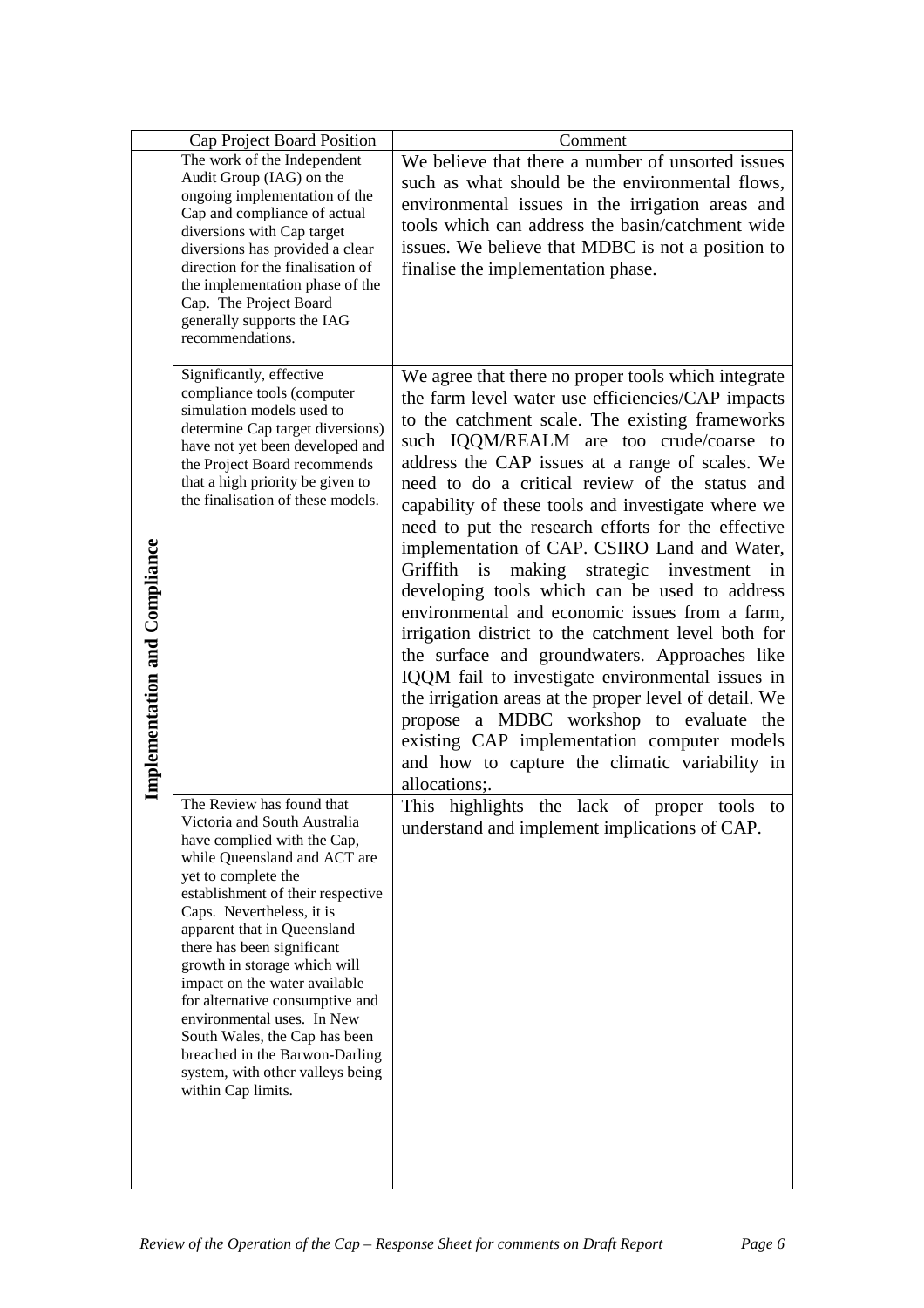|                                              | Cap Project Board Position                                                                                                                                                                                                                                                                                                                                             | Comment                                                                                                                                     |
|----------------------------------------------|------------------------------------------------------------------------------------------------------------------------------------------------------------------------------------------------------------------------------------------------------------------------------------------------------------------------------------------------------------------------|---------------------------------------------------------------------------------------------------------------------------------------------|
|                                              | The most important challenge in<br>Cap implementation is to<br>finalise the arrangements under<br>"Schedule $F - Cap$ on<br>Diversions" to the Murray-<br>Darling Basin Agreement. This<br>schedule is the primary tool for<br>defining Cap arrangements<br>especially those concerned with<br>assessing compliance and its<br>consequences.                           | See comments below                                                                                                                          |
| dule F to the Murray-Darling Basin Agreement | With the intent of improving the<br>operation of the Cap through the<br>development of fair and<br>meaningful compliance<br>arrangements, the Project Board<br>invites comments on the<br>following modifications to<br>Schedule F which have been<br>recommended by the IAG:<br>Removal of references to<br>end-of-valley flows as a<br>method for Cap<br>compliance. |                                                                                                                                             |
| Sch                                          | Arrangements for remedial<br>$\bullet$<br>actions in the case of Cap<br>exceedence. The<br>recommendation of the<br>IAG is that States be<br>required "to ensure that<br>cumulative diversions are<br>brought back into balance<br>with the cap".<br>re-setting the<br>commencement date for                                                                           | We need to review the accuracy of the computer<br>models and mesurement methods along rivers                                                |
|                                              | accounting for diversions<br>under the Cap to start with<br>the 2000/01 water year.                                                                                                                                                                                                                                                                                    | before starting accounting diversions and end of<br>valley flows. The major unkown in this regard<br>reticulation losses along the streams. |